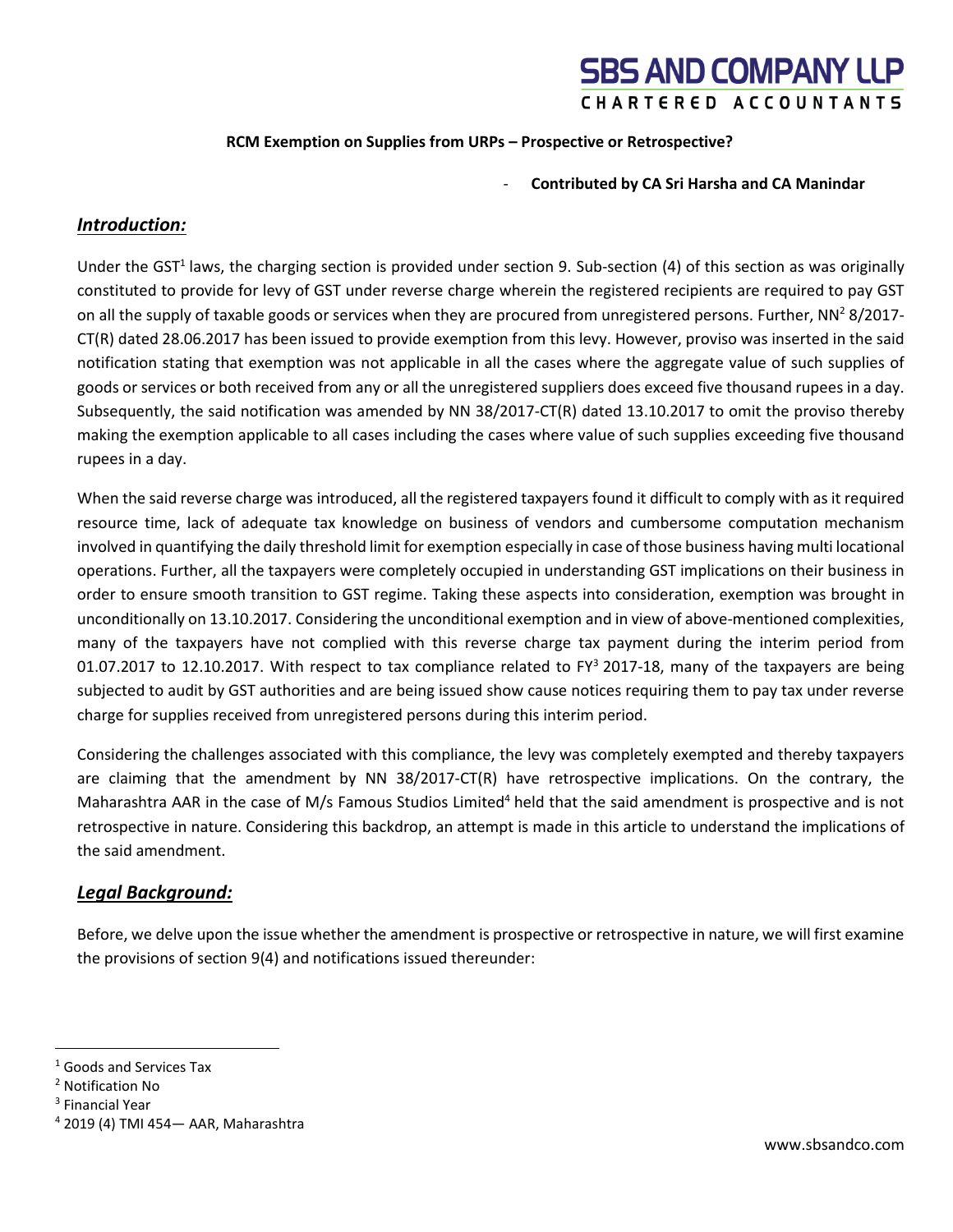### **Section 9(4) of CT Act<sup>5</sup> :**

*The central tax in respect of the supply of taxable goods or services or both by a supplier, who is not registered, to a registered person shall be paid by such person on reverse charge basis as the recipient and all the provisions of this Act shall apply to such recipient as if he is the person liable for paying the tax in relation to the supply of such goods or services or both*

### **Exemption under NN 8/2017-CT(R):**

*G.S.R. 680 (E).- In exercise of the powers conferred by sub-section (1) of section 11 of the Central Goods and Services Tax Act, 2017 (12 of 2017), the Central Government, on being satisfied that it is necessary in the public interest so to do, on the recommendations of the Council, hereby exempts intra-State supplies of goods or services or both received by a registered person from any supplier, who is not registered, from the whole of the central tax leviable thereon under subsection (4) of section 9 of the Central Goods and Services Tax Act, 2017 (12 of 2017):*

*Provided that the said exemption shall not be applicable where the aggregate value of such supplies of goods or service or both received by a registered person from any or all the suppliers, who is or are not registered, exceeds five thousand rupees in a day*

### *This notification shall come into force with effect from the 1st day of July, 2017*

Thus, in view of the above provisions of section 9(4), reverse charge is applicable on registered persons who have procured goods or services from unregistered persons requiring them to pay the applicable tax on such goods or services procured by them.

As mentioned above, the registered taxpayers found it difficult to comply with this requirement as it required huge time of tax teams, lack of adequate tax knowledge on business of vendors and cumbersome computation mechanism involved in quantifying the daily threshold limit for exemption. Further, they were all being engaged in understanding GST implications on their business for smooth transition into GST regime. Considering all these, representations were made to GST Council by various sections of trade to relax these provisions. The Commissioner (GST Policy) of CBIC<sup>6</sup> has proposed before the GST Council for suspension of section 9(4). The GST Council has deliberated on these problems in their 22<sup>nd</sup> Meeting held on 06.10.2017 and took decision to suspend section 9(4) and referred to Law Review Committee to review and suggest the changes required in law for smooth implementation of the provisions of section 9(4). The relevant extracts of the minutes are reproduced as under:

### **Minutes of 22nd Meeting of GST Council held on 06th October 2017:**

*17. The Commissioner (GST Policy), CBEC stated that this agenda item proposed suspension of application of provisions of sub-section ( 4) of Section 9 till 31 March, 2018. He added that in the meeting of the officers held on 5 October 2017, it was felt that this would also be required for section 5(4) of the IGST Act. He explained that the provision had virtually eliminated the exemption limit provided to the small taxpayers and increased compliance for larger taxpayers. He added that establishments making small quantity of taxable supplies but substantial quantity of exempt supplies (e.g.* 

<sup>5</sup> Central Goods and Services Tax Act, 2017

<sup>6</sup> Central Board of Indirect Taxes and Customs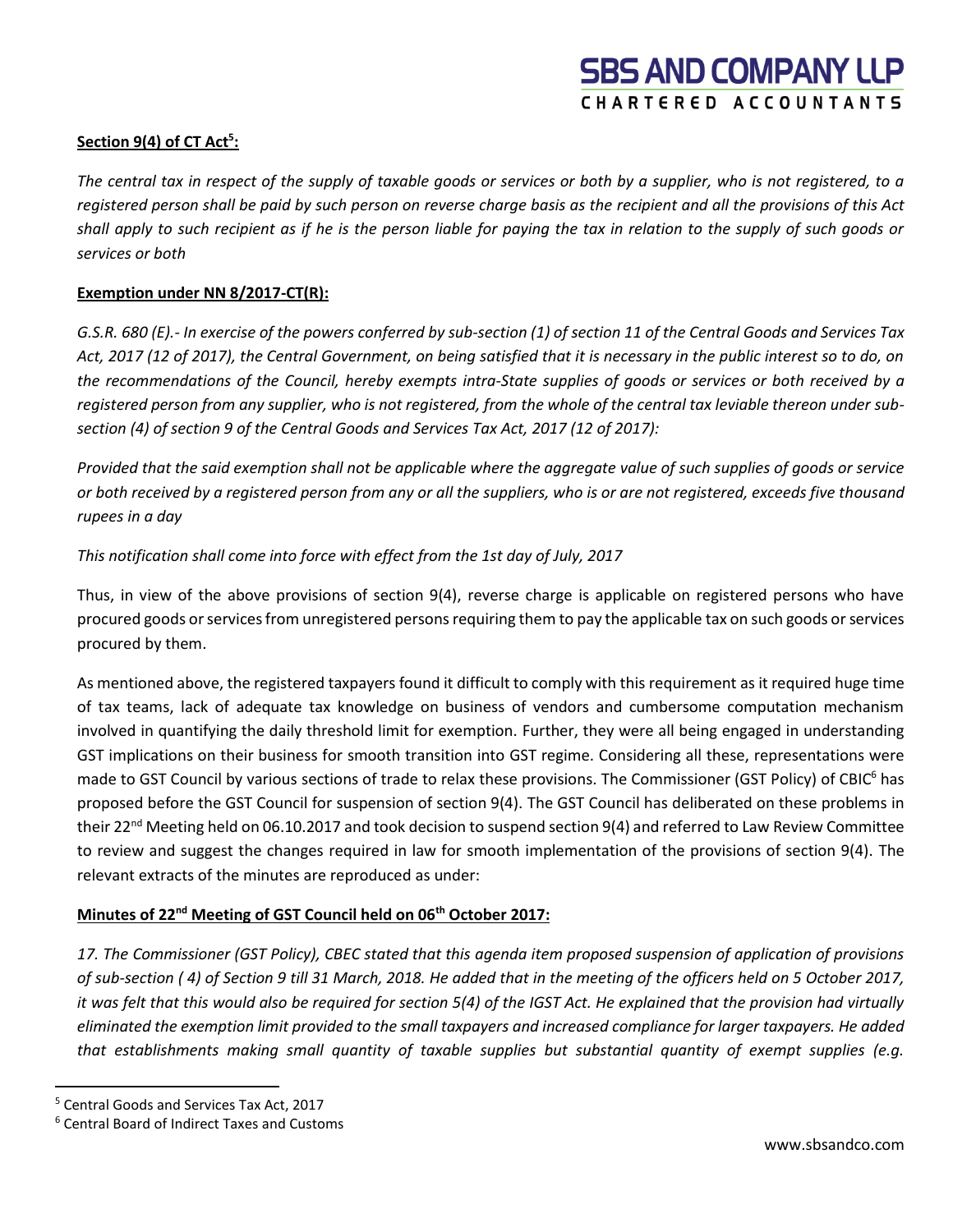*educational and religious institutions) were adversely affected. He stated that the provision of exempting purchases up to Rs. 5,000 per day from the purview of this Section was also proving to be difficult to implement as many entities had several business locations in one State. He also explained that the Union Law Ministry had suggested to prescribe an end date for suspension. This provision brought huge compliance burden without commensurate benefits. He stated that the proposed suspension of this provision would give trade and industry time to acclimatize itself with the GST system and allow its compliance matrix to get stabilized.*

*17.1. The Hon'ble Deputy Chief Minister of Delhi suggested that Section 9(4) of the CGST/SGST Act should be repealed altogether. The Hon'ble Minister from Jammu & Kashmir stated that while drafting the GST Law, some provisions were kept in the current shape on the consideration that any possibility of leakage of revenue could be addressed through reverse charge mechanism under Section 9(4). He supported the proposal to suspend this provision up to March, 2018 but not to repeal it. The Hon 'ble Deputy Chief Minister of Bihar stated that there was a strong opposition to this provision in his State and it should be suspended for a year or two till GST stabilised. The Hon'ble Chairperson stated that the provision of reverse charge mechanism would check cash transactions. The Hon'ble Chief Minister of Goa supported the proposal to repeal the provision under Section 9(4) of the CGST/SGST Acts, 2017 and observed that easier ways should be found to check cash transactions. He suggested that one alternative mechanism could be to make a voluntary Composition scheme for micro sector with an annual filing of return and payment of 0.1% tax on their turnover. He added that such units should remain exempt from the provisions of Section 9( 4) of the CGST/SGST Act. He suggested that the provision of reverse charge mechanism should be suspended till 31 March 2018 and alternate mechanisms could be considered during this period. The Hon'ble Minister from Madhya Pradesh suggested not to implement the reverse charge mechanism. The Hon'ble Minister from Kerala did not support the proposal to repeal the provisions of Section 9( 4) of the CGST/SGST Acts, 2017 and observed that in its absence, GST would effectively become VAT on the total value of transaction. He supported the proposal to suspend this provision as a temporary measure. The Hon'ble Minister from Telangana also supported a temporary suspension of reverse charge mechanism.*

*17 .2. The Advisor (Finance), Government of Punjab, stated that reverse charge mechanism had certainty of levy for goods but its applicability was uncertain in many cases in the services sector. He gave an example of an unregistered person providing free software to a registered recipient on the condition that the recipient would not share it with anyone else. This amounted to agreeing to not doing something which was also a supply of service by the unregistered person to the registered person making the latter liable to tax under reverse charge mechanism. He stated that because of such uncertainties, large taxpayers were shy of making purchases from smaller taxpayers. The Senior Joint Commissioner (Commercial Taxes), West Bengal recalled that originally, the reverse charge mechanism under Section 9(4) of the CGST/SGST Acts, 2017 was meant only for Composition taxpayers buying from unregistered persons but the Council took a considered decision to apply it to all taxable persons. He pointed out that when small taxpayers raised objection, daily purchases up to Rs. 5,000 from one or more unregistered persons by a registered person had been exempted from this provision. He suggested to raise this limit to Rs. 10,000 to provide more cushion to the small and medium enterprises instead of removing the provision of reverse charge mechanism. The Hon'ble Minister from Andhra Pradesh supported this proposal.*

*17.3. The Hon'ble Ministers from Haryana and Assam supported the proposal to suspend reverse charge mechanism till 31 March, 2018. The Hon'ble Minister from Haryana added that the basic purpose of this provision was to expand the tax base and the original design of GST should be maintained. The Commissioner (GST Policy), CBEC stated that this*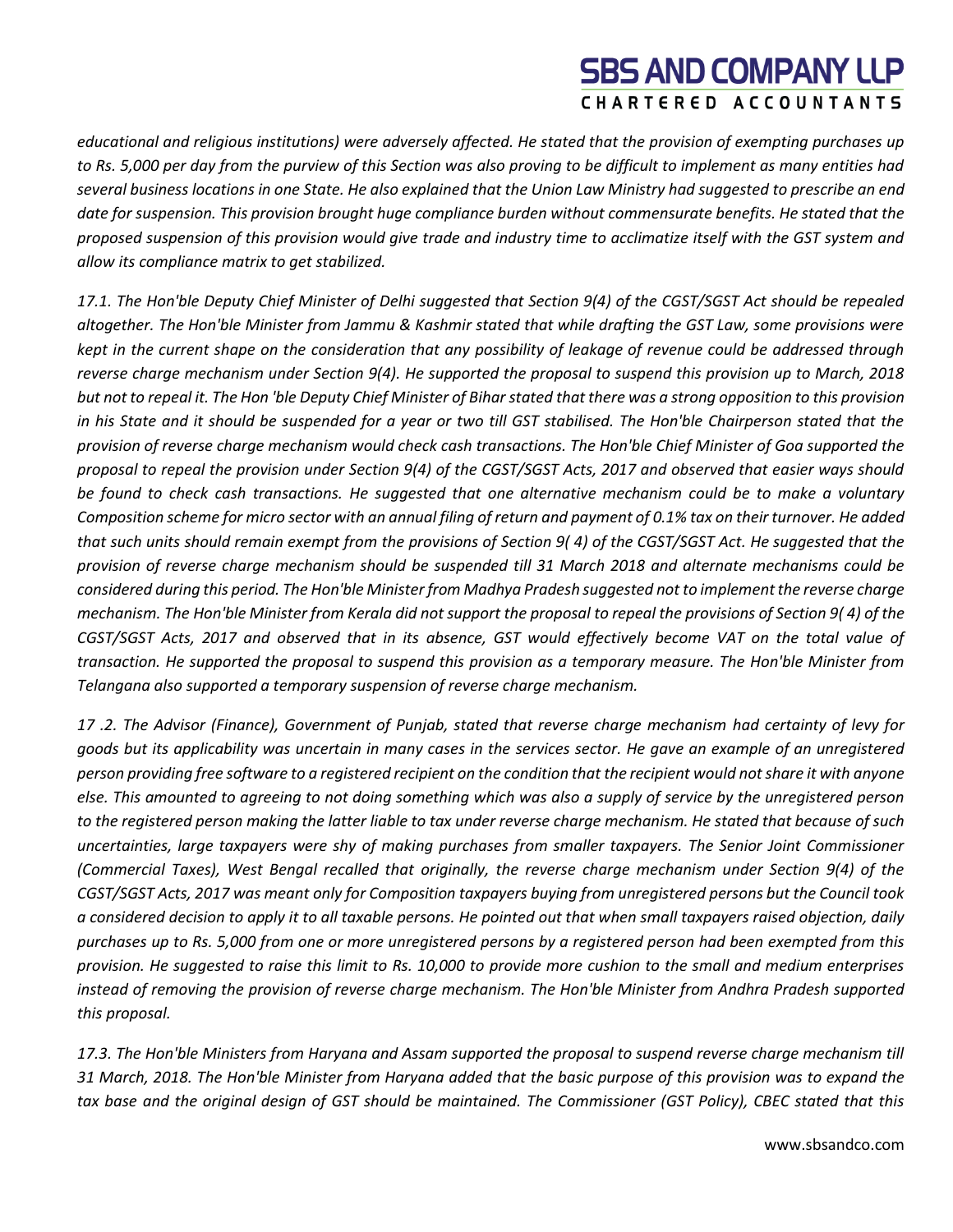*proposal also applied to suspending the application of reverse charge on Composition taxpayers for purchases from unregistered persons.*

*17.4. The Hon'ble Chairperson suggested that keeping in view the discussions, the provision of reverse charge mechanism under Section 9(4) of the CGST/SGST Acts, 2017 and Section 5(4) of the IGST Act, 2017 could be suspended till 31 March, 2018 for all categories of registered persons including Composition taxpayers. In the meantime, the scheme could be reviewed by the new Law Review Committee constituted to review the changes required int he law. The Council agreed to this suggestion.*

Some key points that came to the discussion before GST Council are summarized as under:

- *1. The said provision has virtually eliminated the exemption limit provided to small taxpayers.*
- *2. Establishments making small quantity of taxable supplies but substantial quantity of exempt supplies (e.g. educational and religious institutions) were adversely affected.*
- *3. The exemption for purchases up to Rs. 5,000 per day was also proving to be difficult to implement as many entities had several business locations in one State.*

Subsequent to this decision, the NN 8/2017-CT(R) was amended by NN 38/2017-CT (R) to omit the proviso in order to provide unconditional exemption from tax under reverse charge for all goods and services procured from unregistered persons. The said notification is reproduced as under:

### **Extracts of NN 38/2017-CT(R):**

*G.S.R. 1262 (E).- In exercise of the powers conferred by sub-section (1) of section 11 of the Central Goods and Services Tax Act, 2017 (12 of 2017), the Central Government, on being satisfied that it is necessary in the public interest so to do, on the recommendations of the Council, hereby makes the following amendment in the notification of the Government of India, in the Ministry of Finance (Department of Revenue), No.8/2017- Central Tax (Rate), dated the 28th June, 2017, published in the Gazette of India, Extraordinary, Part II, Section 3, Sub-section (i), vide number G.S.R. 680(E), dated the 28th June, 2017, namely:-*

*In the said notification, the proviso under Paragraph 1 shall be omitted.*

*2. The exemption contained in the notification No. 8/2017-Central Tax (Rate) dated the 28th June, 2017 as amended by this notification shall apply to all registered persons till the 31st day of March, 2018 7 .*

In view of the above notification, the exemption under NN 8/2017-CT(R) was allowed unconditionally by eliminating the five thousand rupees daily limit. Further, as the provisions of section 9(4) was suspended with an intention to reintroduce a new provision in its place, a sunset clause was introduced to this exemption stating that the exemption shall apply till 31<sup>st</sup> day of March 2018 which was later extended from time to time till 30<sup>th</sup> day of September 2019. As a result of this amendment, the principal NN 8/2017-CT(R) stands amended as under:

<sup>&</sup>lt;sup>7</sup> Subsequently vide NN 10/2018-CT(R), NN 12/2018-CT(R), NN 12/2018-CT(R), the exemption under NN. 8/2017-CT(R) was extended to 30<sup>th</sup> June 2018, 30<sup>th</sup> day of September 2018 and 30<sup>th</sup> day of September 2019.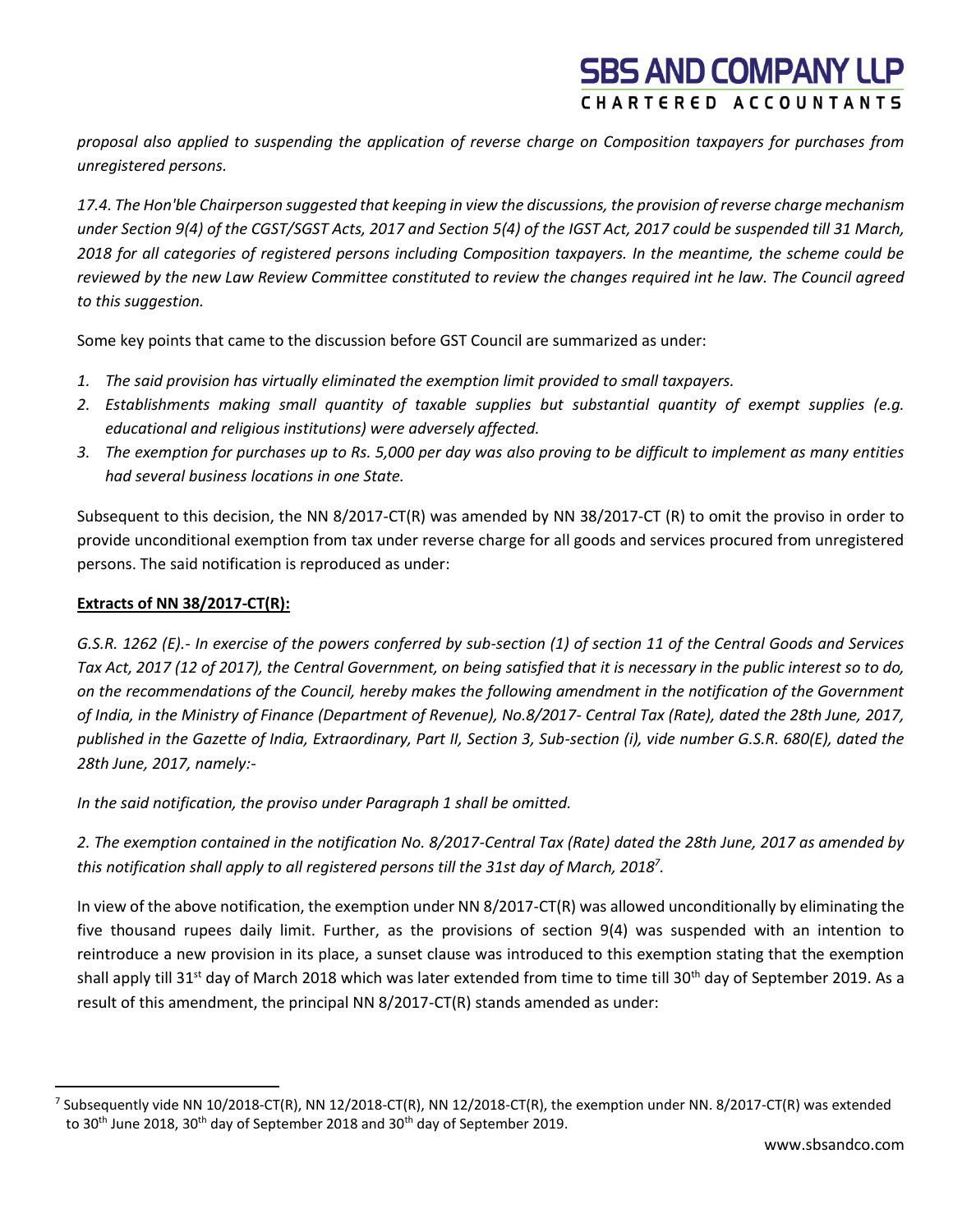#### **Extracts of Amended N No. 8/2017-CT(R) dated 28.06.2017**

*G.S.R. 680 (E).- In exercise of the powers conferred by sub-section (1) of section 11 of the Central Goods and Services Tax Act, 2017 (12 of 2017), the Central Government, on being satisfied that it is necessary in the public interest so to do, on the recommendations of the Council, hereby exempts intra-State supplies of goods or services or both received by a registered person from any supplier, who is not registered, from the whole of the central tax leviable thereon under subsection (4) of section 9 of the Central Goods and Services Tax Act, 2017 (12 of 2017):*

#### *"omitted"*

#### *This notification shall come into force with effect from the 1st day of July, 2017*

Thus, in view of the omission of proviso unconditionally without any saving clause, on a plain reading of amended principal NN 8/2017-CT(R), it appears that the exemption has retrospective implications effective from 01.07.2017.

As the provision of section 9(4) was suspended and referred to Law Committee for a revised provision in order to effectively implement reverse charge in case of supplies received by registered persons from unregistered persons, the law committee recommended to implement the reserve charge for supplies from unregistered persons in selected sectors where cash transactions and tax evasion are on higher side. Considering this, section 9(4) was suitably amended by Central Goods and Services Tax (Amendment) Act, 2018 as under:

#### **Amended Section 9(4) under Central Goods and Services Tax (Amendment) Act, 2018:**

*The Government may, on the recommendations of the Council, by notification, specify a class of registered persons who shall, in respect of supply of specified categories of goods or services or both received from an unregistered supplier, pay the tax on reverse charge basis as the recipient of such supply of goods or services or both, and all the provisions of this Act shall apply to such recipient as if he is the person liable for paying the tax in relation to such supply of goods or services or both*

The above provision is effective from 01.02.2019 and the same is now made applicable to specified category of goods or services as notified by Government on the recommendations of GST council. By exercising power under the amended section 9(4), vide NN 07/2019-CT(R), reverse charge mechanism was notified for registered persons engaged in the business of real estate sector to the extent of the value of goods and services procured from unregistered persons that was falling shot of specified minimum value of procurements from registered persons. Further, cement and capital goods are also notified under this notification for the purpose of reverse charge.

When the draft bill to pass Central Goods and Services Tax (Amendment) Act, 2018 was prepared, the same was placed in public domain for comments. The explanatory notes for amendment to section 9(4) also clarifies that the present provision is a replacement to the earlier suspended section 9(4).

*"Section 9 (4), which mandates that all registered persons shall pay the tax on reverse charge basis on purchases made from unregistered persons, is presently under suspension. This sub-section is being omitted for trade facilitation.*

*Instead, it is proposed to take an enabling power for the Government to notify a class of registered persons who would be liable to pay tax on reverse charge basis in case of receipt of goods from an unregistered"*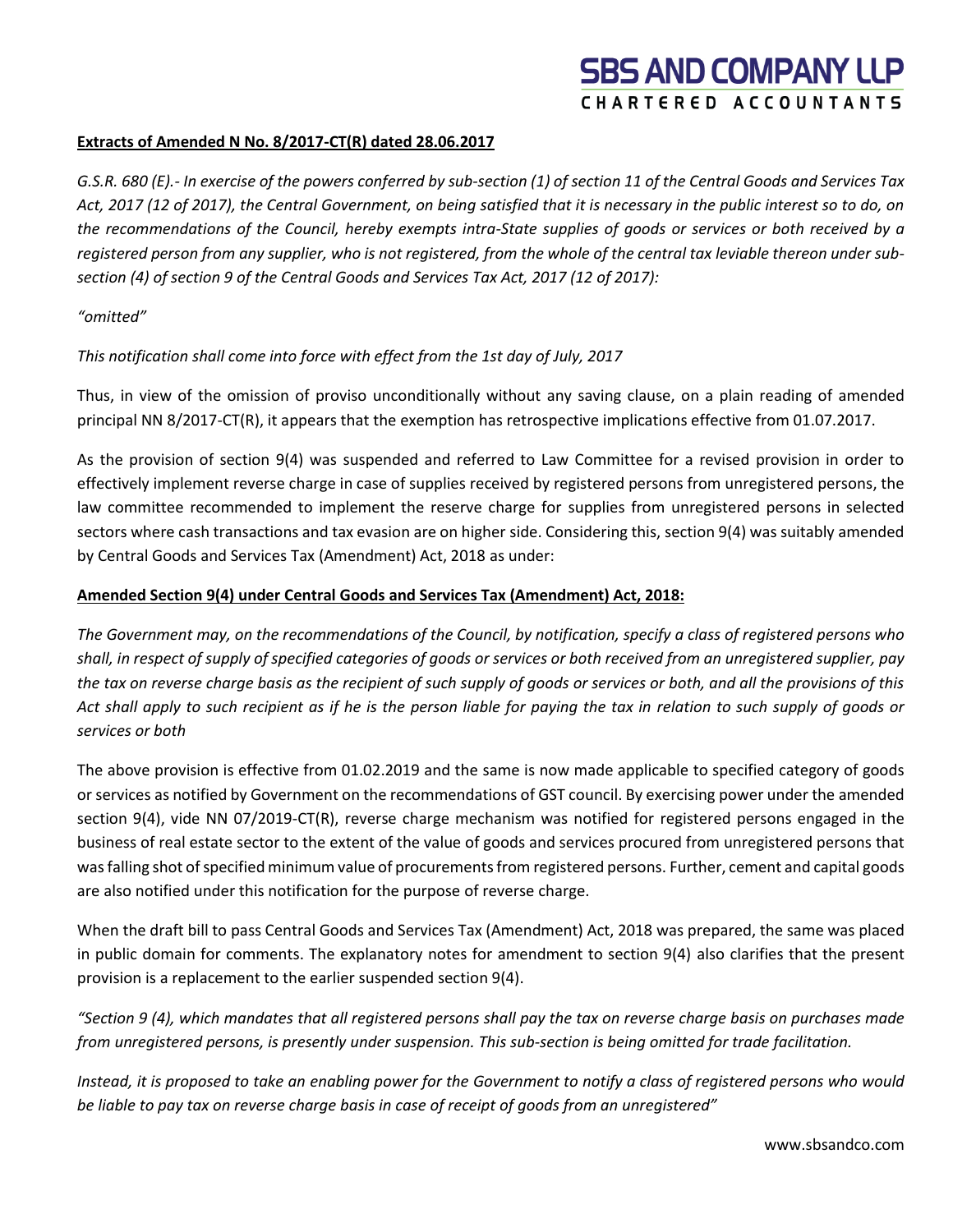Thus, upon considering all the above discussed legal backdrop, it is clear that the GST council has taken a decision to suspend section 9(4) of the CT Act considering the difficulties faced by trade in its implementation. GST Council has recommended to Law Committee for suggestions on implantation of section 9(4). Consequent to this, the notification was issued to unconditionally exempt from tax payment under reverse charge on all supply of goods or services received by registered persons from unregistered persons. Based on the recommendations of law committee, new section 9(4) has been brought into effect replacing the old section 9(4) to limit the said reverse charge only on notified goods and services when purchased by registered person from unregistered persons.

### **Whether Omission of Proviso in Notification without Saving Clause has Retrospective Implications***:*

In the above referred AAR on the issue whether the exemption under NN 38/2017-CT(R) is retrospective or prospective, the submissions were made on the omission of proviso in NN. 8/2017-CT(R) to grant unconditional exemption from reverse charge for supplies received by registered persons from unregistered persons without any threshold limit. It was argued by the applicant in that case that omission is different from repeal and as the said proviso under NN 8/2017-  $CT(R)$  has been omitted without any saving clause, the amendment traces back to 01.07.2017 and thereby have retrospective implications. It was pleaded that section 6 of the General Clauses Act, 1897 is not applicable to cases of omission. In view of this reason, we will now delve upon this issue.

#### **Section 6 of the General Clauses Act, 1897:**

*Section 6 of the General Clauses Act, 1897 provides for effect of repeal when any Central Act or Regulation was repealed. Under this section, it has been provided that unless a different intention appears, the repeal shall not* 

*(a) revive anything not in force or existing at the tune at which the repeal takes effect; or*

*(b) affect the previous operation of any enactment so repealed or anything duly done or suffered thereunder; or*

*(c) affect any right, privilege, obligation or liability acquired, accrued or incurred under any enactment so repealed; or*

*(d) affect any penalty, forfeiture or punishment incurred in respect of any offence. committed against any enactment so repealed; or*

*(e) affect any investigation, legal proceeding or remedy in respect of any such right, privilege, obligation, liability penalty, forfeiture or punishment as aforesaid; and any such investigation, legal proceeding or remedy may be instituted, continued or enforced, and any such penalty, forfeiture or punishment may be imposed as if the repealing Act or Regulation had not been passed.*

In view of the above provisions of section 6 of the General Clauses Act, 1897, in case of a repealed statute, it shall not affect the previous operation of any enactment so repealed or anything duly done or suffered thereunder. Further, it shall not affect any right, privilege, obligation or liability acquired, accrued or incurred under any enactment so repealed. It is because of this reason, the applicant in the above AAR submitted that the amendment brought in is by way of omission of proviso without any saving clause and not by way of repeal.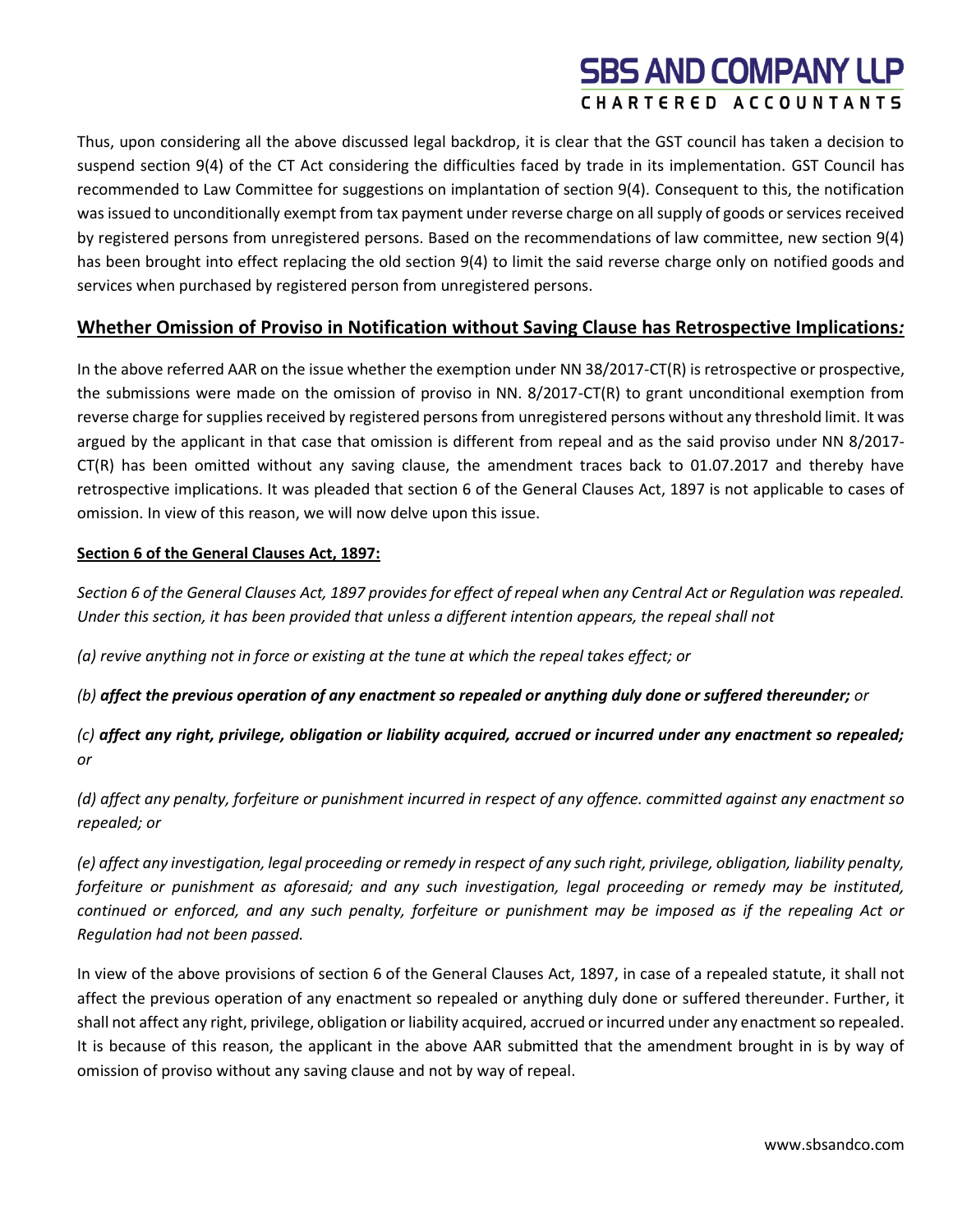It is because of this reason, it was pleaded by the applicant that the provisions of section 6 of the General Clauses Act, 1897 was not applicable to this case. In fact, it was submitted that the proviso was omitted without saving clause. Thereby, it was pleaded by the applicant that repeal is different from omission. As proviso was omitted without any saving clause to say that the omission is effective from 13.10.2017, the omission has retrospective implications and traces back to 01.07.2017.

In support of this argument, the applicant relied upon the judgments of Supreme Court viz. Rayala Corporation (P) Ltd. & Ors vs. Director of Enforcement, New Delhi<sup>8</sup>, Kolhapur Cane Sugar Woks Ltd vs Union of India<sup>9</sup> and General Finance Co. & Anr. vs Assistant Commissioner of Income Tax, Punjab<sup>10</sup>. Let us now understand the ratio laid down by such judgments.

### **In the matter of Rayala Corporation (P) Ltd:**

In the facts of this case, the premises of accused No. 1 were raided by the Enforcement Directorate on the 20<sup>th</sup> and 21<sup>st</sup> December 1966 and certain records were seized from the control of the manager. Some enquiries were made subsequently and, thereafter, on the 25<sup>th</sup> August, 1967, a notice was issued by the respondent to the two accused to show cause why adjudication proceedings should not be instituted against them for violation of sections 4 and 9 of the Foreign Exchange Regulation Act VII of 1947 (hereinafter referred to as 'the Act' on the allegation that a total sum of 2,44,713.70 Swedish Kronars had been deposited in a Bank account in Sweden in the name of accused No. 2 at the instance of accused No. 1 which had acquired the foreign exchange and had failed to surrender it to an authorised dealer as required under the provisions of the Act. In addition to the proceedings under the Foreign Exchange Regulation Act, 1947, the accused were also charged with violation of Rule 132-A(2)of the Defence of India Rules (hereinafter referred to as 'DIRs') which was punishable under Rule 132-A(4) of the said Rules. Both the accused moved the High Court for quashing the proceedings sought to be taken against them and High Court dismissed their applications and thereby they came up in these appeals before the Supreme Court. The Supreme Court held that repeal does not include omission and the saving clause under section 6 of the General Clauses Act, 1897 which applies to cases of repeal would not apply to cases of omission. Accordingly, set aside the proceedings initiated under omitted Rule 132A(2) of the Defence of India Rules. The relevant extracts are as under:

*"Reference was next made to a decision of the Madhya Pradesh High Court in State of Madhya Pradesh v. Hiralal Sutwala (A.I.R. 1959 M.P.93), but, there again, the accused was sought to be prosecuted for 'an offence punishable under an Act on the repeal of which section 6 of the General Clauses Act had been made applicable. In the case before us, s. 6 of the General Clauses Act cannot obviously apply on the omission of R. 132A of the D.I.Rs. for the two obvious reasons that s. 6 only applies to repeals and not to omissions, and applies when the repeal is of a Central Act or Regulation and not of a Rule. If s. 6 of the General Clauses Act had been applied no doubt this complaint' against the two accused for the offence punishable under R. 132A of the D.I.Rs. could have been instituted even after the repeal of that rule.*

*The last case relied upon is 1. K. Gas Plant Manufacturing Co., (Rampur) Ltd. and Others v. The King Emperor([1947] F.C.R. 141). In that case, the Federal Court had to deal with the effect of sub-s. (4) of section 1 of the Defence of India* 

 $81970$  AIR 494 = 1970 SCR (1) 639) = 1969 (7) TMI 109- SUPREME COURT OF INDIA

<sup>9</sup> (2000 (1) SCR 518) = 2000 (2) TMI 823 - SUPREME COURT OF INDIA

<sup>10</sup> (2002) 7 SCC 1 = AIR 2002 SC 3126 = 2002 (9)TMI 3 - SUPREME COURT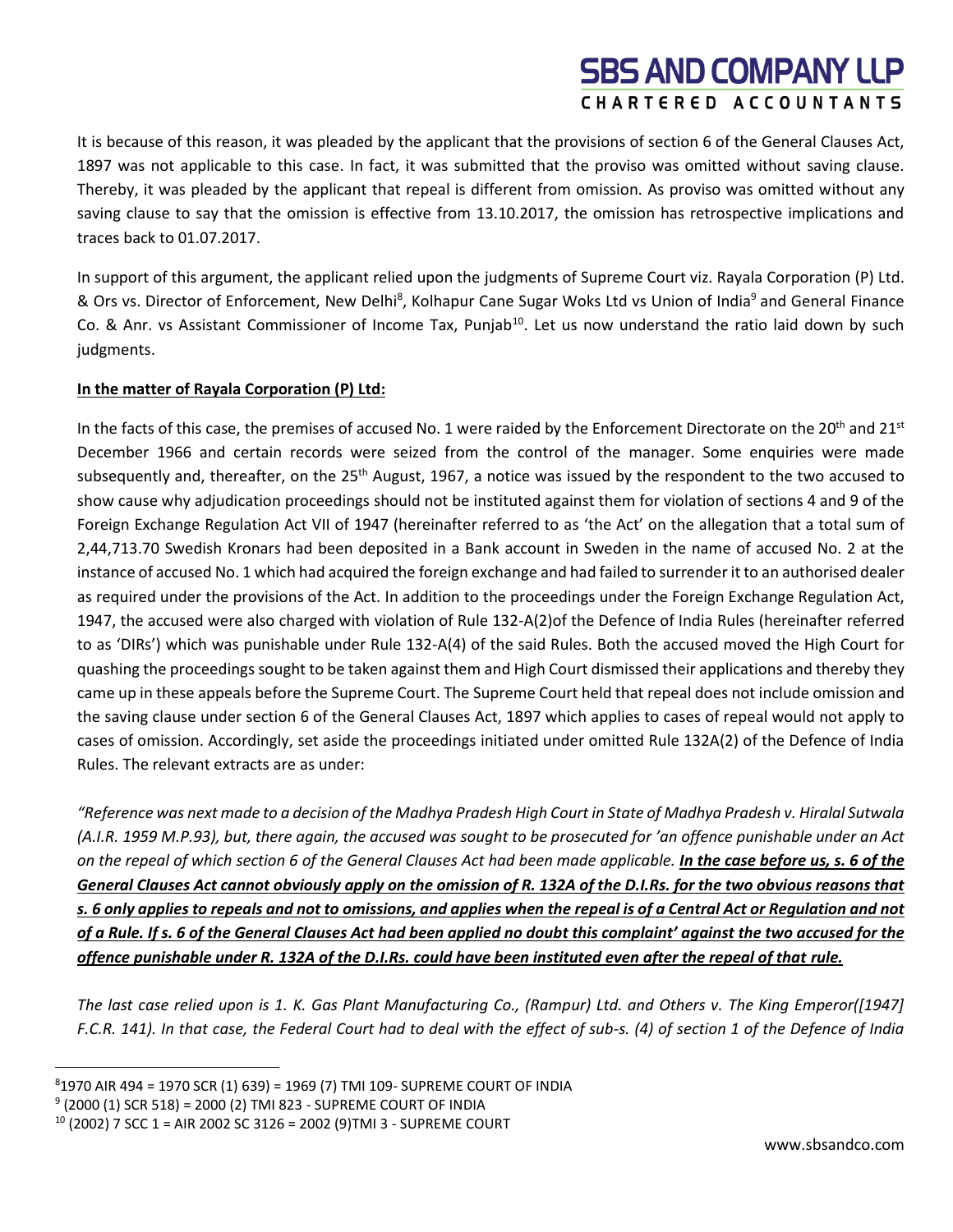*Act, 1939 and the Ordinance No. XII of1946 which were also considered by the Allahabad High Court in the case of Seth Jugmendar Das & Ors.( A.I.R. 1951 All. 703). After quoting the amended sub-s. (4) of s. 1 of the Defence of India Act, the Court held :-*

*The express insertion of these saving clauses was no doubt due to a belated realisation that the provisions of s. 6 of the General Clauses Act (X of 1897) apply only to repealed statutes and not to expiring statutes, and that the general rule in regard to the expiration of a temporary statute is that unless it contains some special provision to the contrary, after a temporary Act has expired, no proceedings can betaken upon it and it ceases to have any further effect. Therefore, offences committed against temporary Acts must be prosecuted and punished before the Act expires and as soon as the Act expires any proceedings which are being taken against a person will ipso facto terminate."*

In view of the above extracts of this decision, the Supreme Court held that section 6 of the General Clauses Act, 1897 is not applicable to cases of omission and is applicable to cases of only repeal. Further, it is also observed that the said section 6 is applicable only in cases of repeal of an Act or regulation but not to a rule. The above principle laid down by Supreme Court was also followed by Supreme Court in the cases of Kolhapur Cane Sugar Woks Ltd vs Union of India<sup>11</sup> and General Finance Co. & Anr. vs Assistant Commissioner of Income Tax, Punjab<sup>12</sup>.

All these cases were relied upon by the applicant to hold that as omission of proviso under NN 8/2017-CT(R) was made without any saving clause, the provisions of section 6 of General Clauses Act, 1897 as applicable to cases of repeal are not applicable to the present case and there by pleaded that proceedings to recover tax under the said notification as was in force prior to such omission cannot be invoked.

The Advance Ruling Authority has not made any findings on the above submissions. It has simply held there is nothing to show that the amendment NN 38/2017 would have retrospective effect and therefore held that the provisions of reverse charge under Section 9(4) of the CT Act are applicable. Thus, it was held that the benefit of exemption from payment of tax on reverse charge as provided under Section 9(4) of CT Act is not applicable from 01.07.2017 as claimed by the applicant.

Though in the above case, the above referred decisions were relied upon by the Applicant to submit that repeal does not include omission, the paper writers would like to submit that the decision of Supreme Court in Rayala Corporation (P) Ltd was subsequently overruled by Supreme Court in the case of M/s Fibre Boards (P) Limited vs. Commissioner of Income Tax<sup>13</sup>. The relevant extracts are reproduced as under:

*"27. First and foremost, it will be noticed that two reasons were given in Rayala Corporation (P) Ltd. for distinguishing the Madhya Pradesh High Court judgment. Ordinarily, both reasons would form the ratio decidendi for the said decision and both reasons would be binding upon us. But we find that once it is held that Section 6 of the General Clauses Act would itself not apply to a rule which is subordinate legislation as it applies only to a Central Act or Regulation, it would be wholly unnecessary to state that on a construction of the word "repeal" in Section 6 of the General Clauses Act, "omissions" made by the legislature would not be included. Assume, on the other hand, that the Constitution Bench* 

 $11$  (2000 (1) SCR 518) = 2000 (2) TMI 823 - SUPREME COURT OF INDIA

 $12$  (2002) 7 SCC 1 = AIR 2002 SC 3126 = 2002 (9)TMI 3 - SUPREME COURT,

<sup>13</sup> 2015 (8) TMI 482 – Supreme Court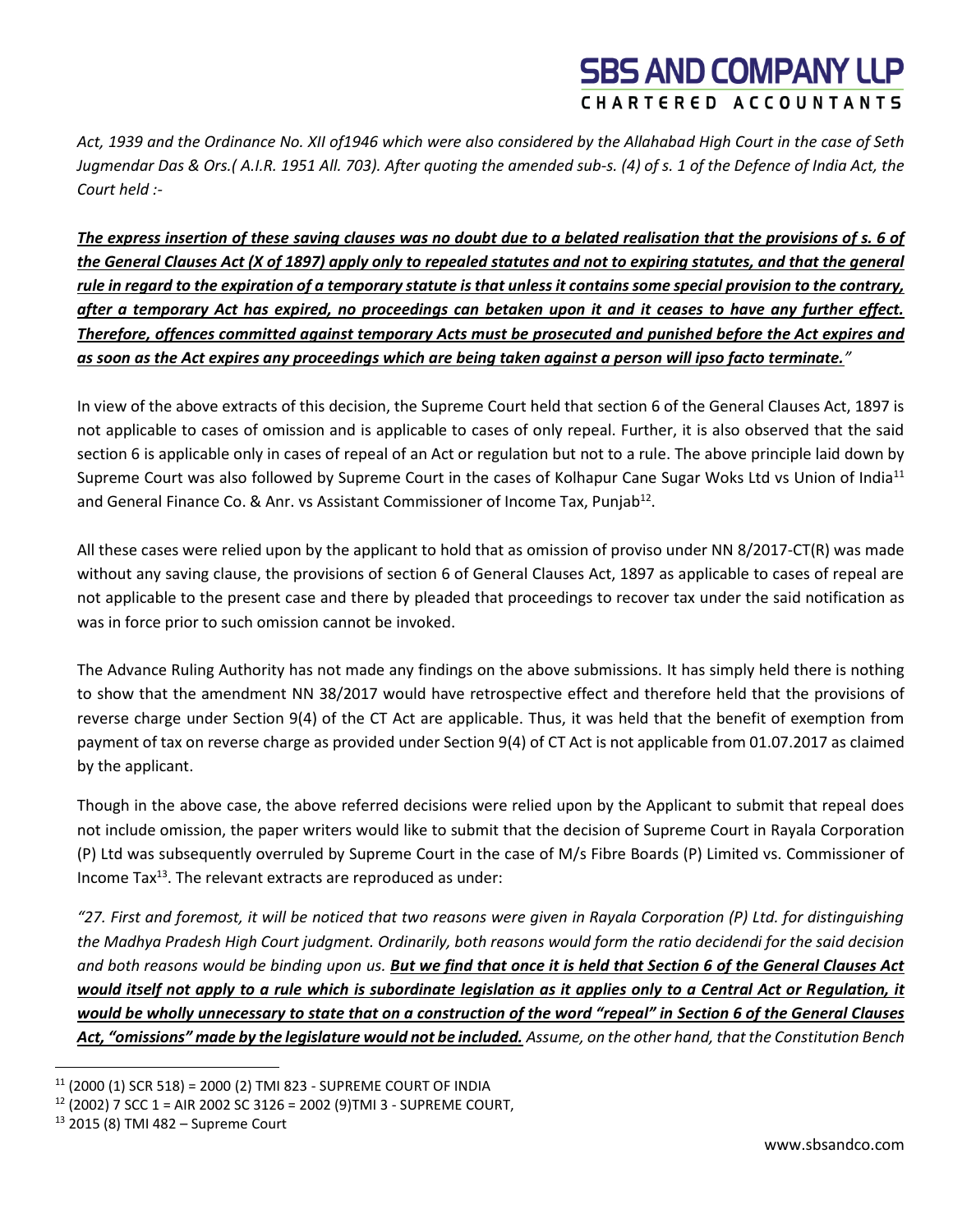*had given two reasons for the non-applicability of Section 6 of the General Clauses Act. In such a situation, obviously both reasons would be ratio decidendi and would be binding upon a subsequent bench. However, once it is found that Section 6 itself would not apply, it would be wholly superfluous to further state that on an interpretation of the word "repeal", an "omission" would not be included. We are, therefore, of the view that the second so-called ratio of the Constitution Bench in Rayala Corporation (P) Ltd. cannot be said to be a ratio decidendi at all and is really in the nature of obiter dicta.*

*28. Secondly, we find no reference to Section 6A of the General Clauses Act in either of these Constitution Bench judgments. Section 6A reads as follows:*

*"6A. Repeal of Act making textual amendment in Act or Regulation - Where any Central Act or Regulation made after the commencement of this Act repeals any enactment by which the text of any Central Act or Regulation was amended by the express omission, insertion or substitution of any matter, then, unless a different intention appears, the repeal shall not affect the continuance of any such amendment made by the enactment so repealed and in operation at the time of such repeal."*

*29. A reading of this Section would show that a repeal can be by way of an express omission. This being the case, obviously the word "repeal" in both Section 6 and Section 24 would, therefore, include repeals by express omission. The absence of any reference to Section6A, therefore, again undoes the binding effect of these two judgments on an application of the 'per incuriam' principle.*

30. Thirdly, an earlier Constitution Bench judgment referred to earlier in this judgment, namely, State of Orissa v. M.A. Tulloch & Co., (1964)4 SCR 461 has also been missed. The Court there stated: -

*"….Now, if the legislative intent to supersede the earlier law is the basis upon which the doctrine of implied repeal is founded could there be any incongruity in attributing to the later legislation the same intent which Section 6 presumes where the word 'repeal' is expressly used. So far as statutory construction is concerned, it is one of the cardinal principles of the law that there is no distinction or difference between an express provision and a provision which is necessarily implied, for it is only the form that differs in the two cases and there is no difference in intention or in substance. A repeal may be brought about by repugnant legislation, without even any reference to the Act intended to be repealed, for once legislative competence to effect a repeal is posited, it matters little whether this is done expressly or inferentially or by the enactment of repugnant legislation. If such is the basis upon which repeals and implied repeals are brought about it appears to us to be both logical as well as in accordance with the principles upon which the rule as to implied repeal rests to attribute to that legislature which effects a repeal by necessary implication the same intention as that which would attend the case of an express repeal. Where an intention to effect a repeal is attributed to a legislature then the same would, in our opinion, attract the incident of the saving found in Section 6 for the rules of construction embodied in the General Clauses Act are, so to speak, the basic assumptions on which statutes are drafted……." (At page 484)*

*31. The two later Constitution Bench judgments also did not have the benefit of the aforesaid exposition of the law. It is clear that even an implied repeal of a statute would fall within the expression "repeal" in Section 6 of the General Clauses Act. This is for the reason given by the Constitution Bench in M.A. Tulloch & Co. that only the form of repeal differs but there is no difference in intent or substance. If even an implied repeal is covered by the expression "repeal", it is clear*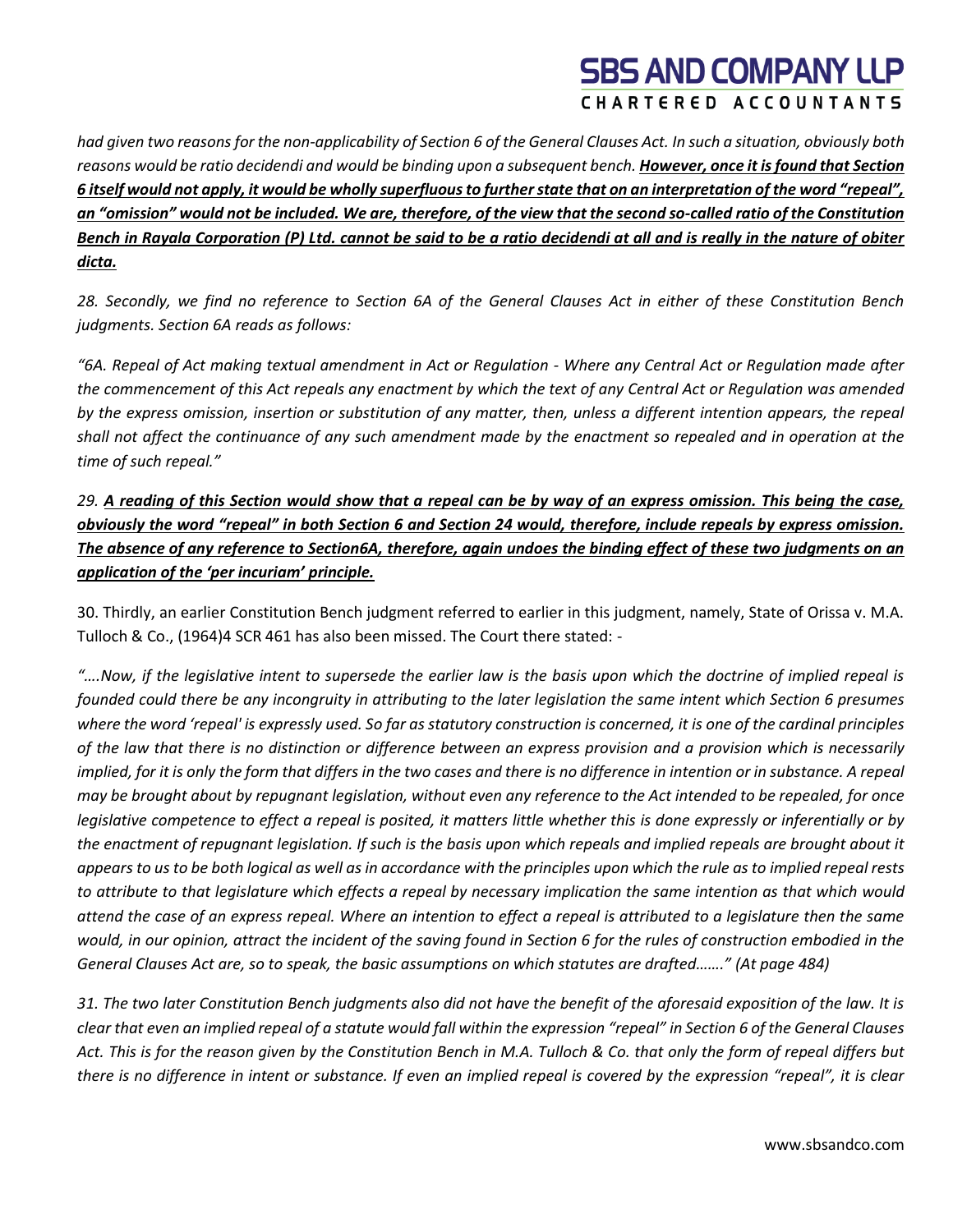*that repeals may take any form and so long as a statute or part of it is obliterated, such obliteration would be covered by the expression "repeal" in Section 6 of the General Clauses Act.*

#### **(emphasis supplied)**

In view of the above findings, it is clear that Supreme Court has over-turned the findings of Constitutional Bench in the earlier decision of Rayala Corporation (supra). Further, going by the language of section 6A of the General Clauses Act, 1897, it was held that repeal also includes omission.

Considering the above findings of the Supreme Court, we can say that repeal includes omission. However, the fact of the matter remains that the omission involved in the case of section 9(4) is with respect to NN 8/2017-CT(R) which is not a Central Act or a Regulation and is nothing but a sub-ordinate legislation like a rule. Therefore, by taking this aspect into consideration, it can still be pleaded that section 6 of the General Clauses Act, 1897 is not applicable to the proviso under NN 8/2017-CT(R). Therefore, a view is possible that omission of such proviso in the said notification without saving clause imply that such omission has retrospective implications. Therefore, this aspect requires detailed examination by courts.

### **Whether the Amendment Notification has Retrospective Effect by Implication***:*

It is not necessary that a provision can be given retrospective effect only when the language expressly provide so. Alternatively, a provision can be given retrospective effect by necessary implication even when the language does not expressly provide so. In this regard, reliance is placed in the case of Zile Singh vs State of Haryana & Others<sup>14</sup>, wherein it was held as under:

*It is a cardinal principle of construction that every statute is prima facie prospective unless it is expressly or by necessary implication made to have a retrospective operation. But the rule in general is applicable where the object of the statute is to affect vested rights or to impose new burdens or to impair existing obligations. Unless there are words in the statute sufficient to show the intention of the Legislature to affect existing rights, it is deemed to be prospective only 'nova constitutio futuris formam imponere debet non praeteritis' \_\_ a new law ought to regulate what is to follow, not the past. (See: Principles of Statutory Interpretation by Justice G.P. Singh, Ninth Edition, 2004 at p.438). It is not necessary that an express provision be made to make a statute retrospective and the presumption against retrospectivity may be rebutted by necessary implication especially in a case where the new law is made to cure an acknowledged evil for the benefit of the community as a whole. (ibid, p.440) The presumption against retrospective operation is not applicable to declaratory statutes. In determining, therefore, the nature of the Act, regard must be had to the substance rather than to the form. If a new Act is 'to explain' an earlier Act, it would be without object unless construed retrospective. An explanatory Act is generally passed to supply an obvious omission or to clear up doubts as to the meaning of the previous Act. It is well settled that if a statute is curative or merely declaratory of the previous law retrospective operation is generally intended an amending Act may be purely declaratory to clear a meaning of a provision of the principal Act which was already implicit. A clarificatory amendment of this nature will have retrospective effect."*

**(emphasis supplied)** 

www.sbsandco.com

<sup>14</sup> Civil Appeal no. 6638 of 2004 Supreme Court of India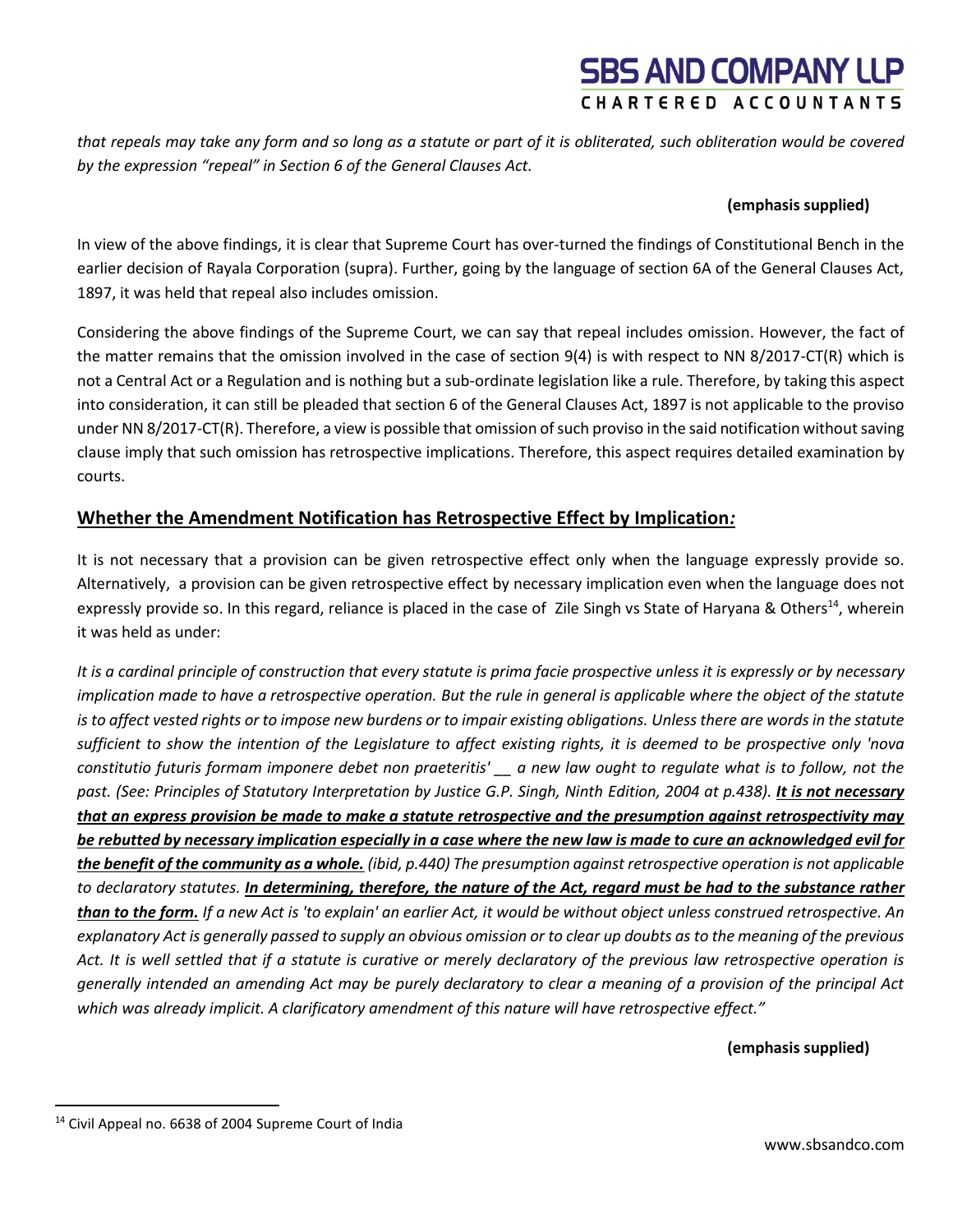As discussed in the legal background, recommendations were made to suspend section 9(4) of the CT Act as the said provision has virtually eliminated exemption limit provided to small taxpayers and is causing undue hardship to registered taxpayers in determining tax liability to comply with the same. Accordingly, the GST council has taken a decision to suspend the provisions of section 9(4).

Considering this decision of the Council, NN 38/2017-CT(R) was issued to omit the proviso in NN 8/2017-CT(R) in order to extend the exemption from reverse charge to all supplies from unregistered persons without any threshold limit. By doing so, effectively, the provisions of section 9(4) were made inoperative. Taking note of these circumstances that lead to NN 38/2017-CT(R), it cannot be construed that the said notification cannot be considered as a mere exemption notification simpliciter in order to consider it as prospective. In support of this argument, the following jurisprudence can be referred to.

#### **Chennai Petroleum Corporation Limited<sup>15</sup>:**

In this case, the facts involved are that Kerosene manufactured by the appellant were cleared under warehousing scheme to IOCL and there was normal levy of excise duty on the appellant in respect of such clearances. Policy of the Government was that Kerosene for ultimate distribution under the Public Distribution System (PDS) should not be subjected to levy of excise duty. This intention of the Government is clear from para 4 of the Circular No. 796/29/2004- CX., dated 4-9-2004. Subsequently, Government brought exemption under N No. 4/2005-CE dated 01.03.2005 to exempt kerosene meant for PDS from levy of excise duty. During the interim period, there was confusion on the part of the revenue administration whether to levy duty on the same Kerosene cleared by the appellant meant for PDS through IOCL. In this context, the CESTAT Chennai vide para 7 has held as under:

*Law is well-settled that a curative notification which seeks to mitigate the hardships is always read in a manner to advance public welfare and construed liberally as well as retrospectively.* The Notification dated 1-3-2005 having conveyed the policy of the Government to exempt PDS kerosene from levy of excise duty, as that was the intention conveyed through the above circular, there shall not be confusion to levy excise duty on PDS kerosene because issuance of notification was delayed by nearly 6 months. *It can be said that Notification dated 1-3-2005 having same object to exempt the PDS Kerosene from excise duty as was the policy of the State, should not be read in a pedantic sense to rule out retrospective application thereof. That needs interpretation in a broader sense to achieve the public purpose of not burdening consumers under PDS. Therefore, the order of ld. Commissioner (Appeals) fails to stand. Appeal is allowed accordingly.*

Thus, in view of the above decision, a curative notification which seeks to mitigate the hardships should always be read in a manner to advance public welfare and construed liberally and retrospectively. By relying on this decision, it can be pleaded that the exemption under N No. 38/2017-CT(R) cannot be considered in strict legal sense and it should be interpreted liberally to mitigate the hardships.

<sup>15</sup> 2017(352)ELT 31 (Tri-Chennai)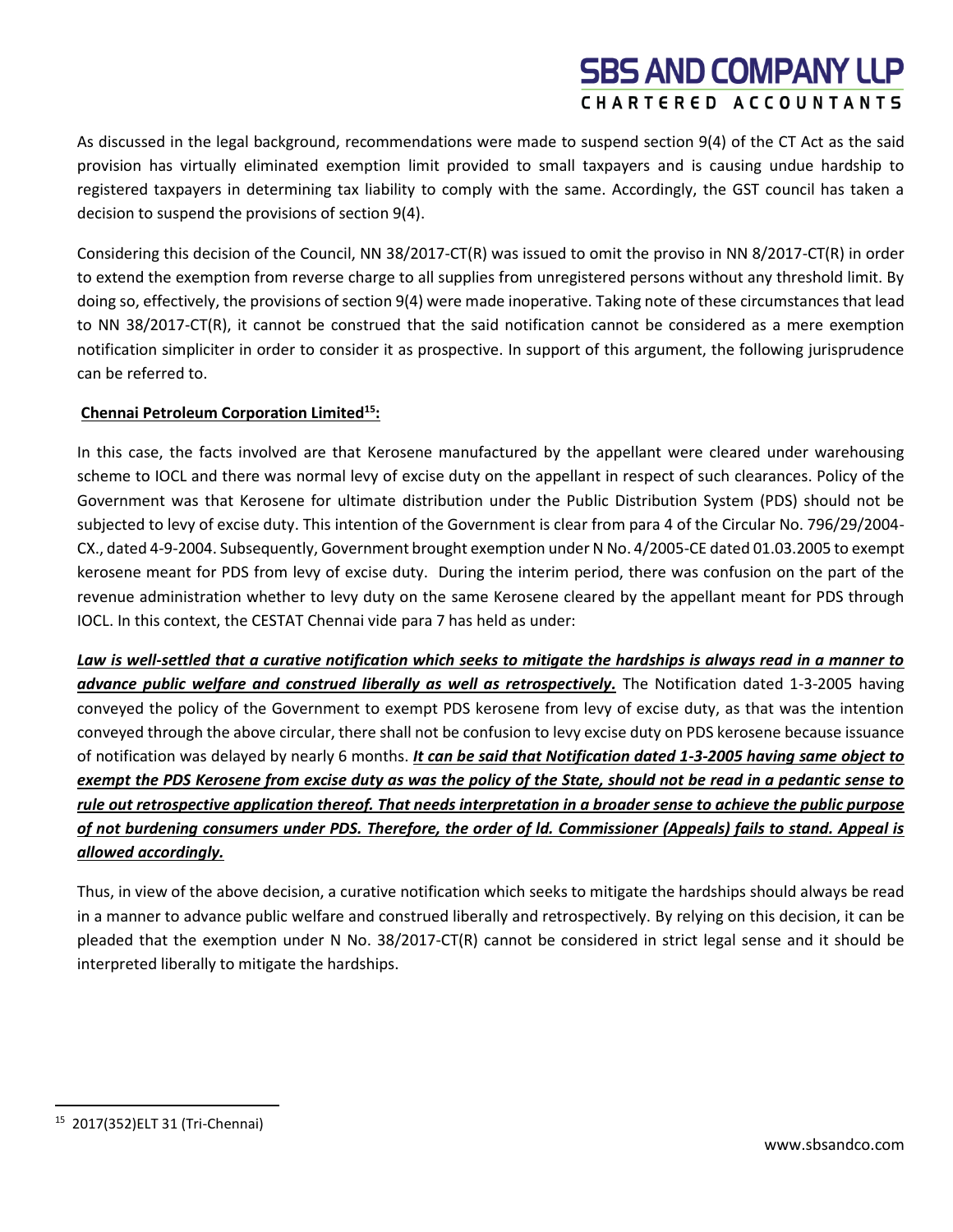#### **Prince Spintex Private Limited<sup>16</sup>:**

At the time when GST was introduced effective from 01.07.2017, there was no clarity on availability of exemption from integrated tax and compensation cess when the capital goods are imported under EPCG license. Though the Foreign Trade Policy provided policy provided for import of goods under the scheme without payment of basic customs duties levied under section 12 of Customs Act, 1962 and additional duties of customs levied under section 3 of Customs Tariff Act, 1975, there was no clarity whether exemption is applicable to the newly introduced integrated tax and compensation cess levied under section 3(7) and section 3(8) of the Customs Tariff Act, 1975. Subsequently, vide N No. 33/2015-20 dated 13.10.2017, certain amendments were made in chapter 5 of the Foreign Trade Policy 2015-20 to provide that capital goods imported under the EPCG Scheme for physical exports also came to be exempted from the whole of the Integrated Tax and Compensation Cess leviable thereon under subsection (7) and sub-section (9) respectively of Section 3 of the Customs Tariff Act. Pursuant to this amendment in FTP 2015-20, the original Customs N No. 16/2015-Cus was amendment vide N No. 79/2017-Cus dated 13.10.2017 to provide exemption to integrated tax and compensation leviable under sub-section (7) and sub-section (9) of section 3 of Customs Tariff Act. In view of the delayed introduction of exemption for integrated tax and compensation cess, doubts were raised about the applicability of exemption for the interim period between 01.07.2017 to 12.10.2017. This issue was considered by Gujarat High Court and it was held under para 34 as under:

*"34. In the facts of the present case, as discussed hereinabove, though the exemption notification has been issued under Section 25 of the Customs Act, it has been issued for the purpose of implementing the EPCG Scheme which holds out a promise that import of capital goods under the scheme would be exempt from payment of additional duty under Section 3 of the Customs Tariff Act. Therefore, the notification has to be read in the context of the EPCG policy keeping in mind the object envisaged by the policy and not in the strict sense as in the case of a general exemption under Section 25 of the Customs Act.*

In the instant case also, as the notification granting exemption for integrated tax and compensation cess payable on import of capital goods has been brought out consequent to foreign trade policy of the Government not to impose any tax on capital goods imported under EPCG scheme, the court held that the said exemption cannot be construed in strict sense like a general exemption under section 25 of the Customs Act. Further, on the issue whether the notification has retrospective effect or not, the court held as under:

*38. In the facts of the present case, import of capital goods under a valid authorisation under the EPCG Scheme was wholly exempt from payment of any additional duty under Section 3 of the Customs Tariff Act. The intention of the Central Government while framing the EPCG Scheme was to permit export at zero customs duty. Accordingly, by Notification No. 16/2015-Cus., dated 1st April, 2015, goods covered by a valid authorisation issued under the EPCG Scheme in terms of Chapter 5 of the Foreign Trade Policy were inter alia exempted from the whole of the additional duty leviable under Section 3 of the Customs Tariff Act. However, when the GST regime came into force, while Section 3 of the Customs Tariff Act came to be amended by inserting sub-sections (7) and (9) providing for levy of Integrated Tax and Goods and Service Compensation Cess, in the corresponding amendment made in Notification No. 16/2015-Cus. Vide Notification No. 26/2017-Cus., dated 29th June, 2017, sub-section (7) and sub-section (9) of Section 3 were left out. However, within a short time thereafter, vide notification dated 13th October, 2017, Notification No. 16/2015-Cus. came to be further* 

<sup>16</sup> 2020 (35) GSTL 261 (Guj)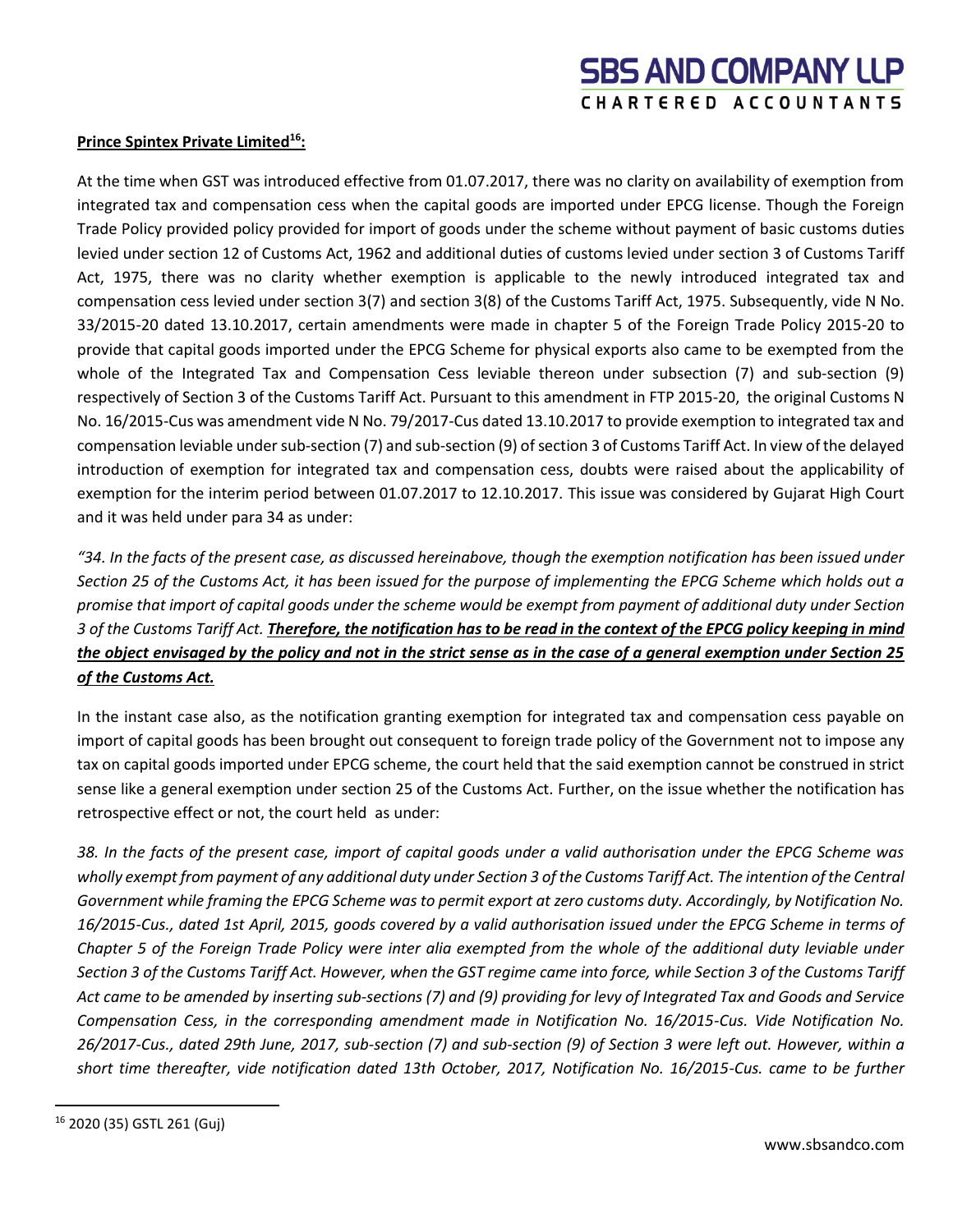*amended and the imports under EPCG Scheme were exempted from additional duty under sub-section (7) and sub-section (9) of the Customs Tariff Act. It is therefore, apparent that it was on account of inadvertence or oversight that while amending Notification No. 16/2015-Cus., dated 1st April, 2015 by Notification No. 26/2017-Cus., the words, figures and brackets "sub-section (7) and sub-section (9)" were not inserted and that it was always the intention of the Central Government to exempt imports of capital goods under the EPCG Scheme from payment of additional duty under Section 3 of the Customs Tariff Act. Notification No. 79/2017, dated 13th October, 2017, therefore, has to be read as clarificatory or curative in nature, inasmuch as, otherwise it would leave as whole class of importers who had imported capital goods, uncovered during the period 1-7-2017 to 13-10-2017, allowing the department to levy additional duty under sub-sections (7) and (9) of the Customs Tariff Act on such imports, despite the fact that the Foreign Trade Policy 2015-2020 envisages imports under the EPCG Scheme at zero customs duty. Under the circumstances, the action of the respondents in levying Integrated Tax and Compensation Cess on the import of capital goods by the petitioner under a valid authorisation under the EPCG Scheme, not being in consonance with the Foreign Trade Policy 2015-2020 cannot be sustained. For the same reasons, Trade Notice No. 11/2018, dated 30-6-2017, to the extent it is stated therein that under Chapter 5 importers would need to pay IGST, is also rendered unsustainable. Consequently, subject to fulfilment of the conditions contained in the Foreign Trade Policy, 2015-2020 and the exemption Notification No. 16/2015-Cus., dated 1st April, 2015 as amended from time to time, the petitioner would continue to enjoy exemption from payment of additional duty under sub-section (7) and sub-section (9) of Section 3 of the Customs Tariff Act even during the period 1-7-2017 to 13-10-2017 and is, therefore, entitled to refund of the additional duty paid by it under sub-sections (7) and (9) of Section 3 of the Customs Tariff Act."*

Thus, the Gujrat High Court considered the above amendment to principal notification as curative and is having retrospective implications. Applying the ratio of these decisions to the facts of the present case, by considering the fact that NN 38/2017-CT(R) was issued consequent to suspension of section 9(4) with objective to remove hardships being faced by registered taxpayers, the amendment made under the said notification appears to have retrospective implications.

### **Calcutta Export Company<sup>17</sup>**

In the facts of the said case, the respondent filed return of income for AY 2005-06 for Rs. 4,18,17,910/-. The case was selected for scrutiny and assessment under section 143(3) of the Income Tax Act, 1961 was completed on 28.12.2007. The assessing officer vide order dated 12.10.2009 disallowed the export commission charges paid by assessee to M/s Steel Crackers Private Limited amounting to Rs. 40,82,089/- while stating that the tax deducted at source on such commission amount on 07.07.2004, 07.09.2004 and 07.10.2004 ought to have been deposited by the respondent before the end of previous financial year i.e. 31.03.2005 to get commission income deducted from total income in terms of section 40(a)(ia) of the IT Act as it stood then. The respondent deposited the same on 01.08.2005, hence the Respondent cannot be allowed to claim deduction of the commission income from the total amount. The Assessing Officer revised the total income to Rs. 4,58,99,999/- with the requirement to pay the additional tax amount of Rs. 23,88,832/- by the Respondent. Vide Finance Act, 2010, proviso was inserted in section 40a(ia) of the IT Act to provide that any such sum, tax has been deducted in any subsequent year, or has been deducted during the last month of the previous year but paid after the said due date; or during any other month of the previous year but paid after the end of the said previous year, such sum shall be allowed as a deduction in computing the income of the previous year in which such tax has been

<sup>17</sup> [2018] 93 taxmann.com 51(SC)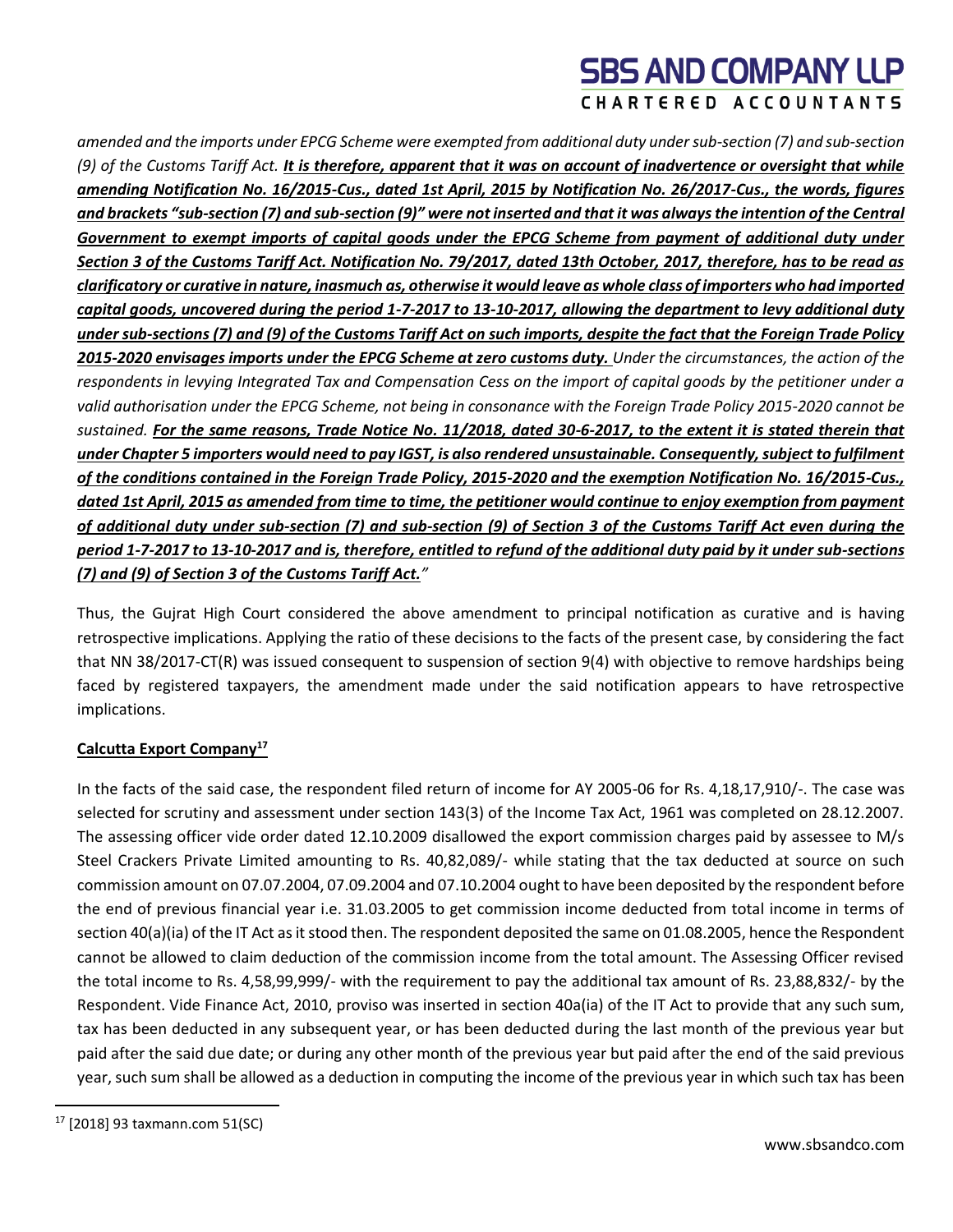paid. The assessee pleaded that the above amendment is curative in nature and have retrospective implications but the same was not considered.

Aggrieved by the order, the assessee preferred appeal before the CIT (Appeals) and vide order dated 01.08.2011, allowed the appeal while holding that the commission amount is eligible for deduction under the said assessment year by considering the amendment made to section 40a(ia) of the IT Act vide Finance Act, 2010 is retrospective in effect. The Revenue preferred appeal before the Tribunal and High Court which were unsuccessful and hence the matter reached Supreme Court. The Supreme Court held that the amendment is curative in nature and have retrospective effect.

*"The amendment, even if not given operation retrospectively, may not materially be of consequence to the Revenue when the tax rates are stable and uniform or in cases of big assessees having substantial turnover and equally huge expenses and necessary cushion to absorb the effect. However, marginal and medium taxpayers, who work at low gross product rate and when expenditure which becomes subject matter of an order under Section 40(a)(ia) is substantial, can suffer severe adverse consequences if the amendment made in 2010 is not given retrospective operation i.e., from the date of substitution of the provision. Transferring or shifting expenses to a subsequent year, in such cases, will not wipe off the adverse effect and the financial stress. Such could not be the intention of the legislature. Hence, the amendment made by the Finance Act, 2010 being curative in nature required to be given retrospective operation i.e., from the date of insertion of the said provision. (para 28)*

*Hence, in light of the forgoing discussion and the binding effect of the judgment given in Allied Moters (supra), we are of the view that the amended provision of Sec 40(a)(ia) of the IT Act should be interpreted liberally and equitable and applies retrospectively from the date when Section 40(a)(ia) was inserted i.e., with effect from the Assessment Year 2005-2006 so that an assessee should not suffer unintended and deleterious consequences beyond what the object and purpose of the provision mandates. As the developments with regard to the Section recorded above shows that the amendment was curative in nature, it should be given retrospective operation as if the amended provision existed even at the time of its insertion. Since the assessee has filed its returns on 01.08.2005 i.e., in accordance with the due date under the provisions of Section 139 IT Act, hence, is allowed to claim the benefit of the amendment made by Finance Act, 2010 to the provisions of Section 40(a)(ia) of the IT Act. (para 30)"*

### **(emphasis supplied)**

Thus, the Supreme Court identified that if the amendments to a statute was brought in to avoid unintended and deleterious consequences beyond the object and purpose of a statutory provision, then the same will have retrospective effect. As it is evident from the excerpts of the minutes of the GST Council Meeting, that the reason behind suspension of section 9(4) was to relieve the taxpayers from heavy and cumbersome work involved in computing tax liabilities under this section. Therefore, the same is also curative in nature and have retrospective implications.

### **Conclusion:**

www.sbsandco.com In view of the above discussion and by taking the legal circumstances under which the amendment was brought to the exemption notification to unconditionally exempt tax payable under section 9(4), one thing is certain that NN 38/2017- CT(R) cannot be considered as ordinary exemption notification simpliciter. Considering the fact that Revenue has already started to issue show cause notices to recover tax for the period 01.07.2017 to 12.10.2017, this issue whether the